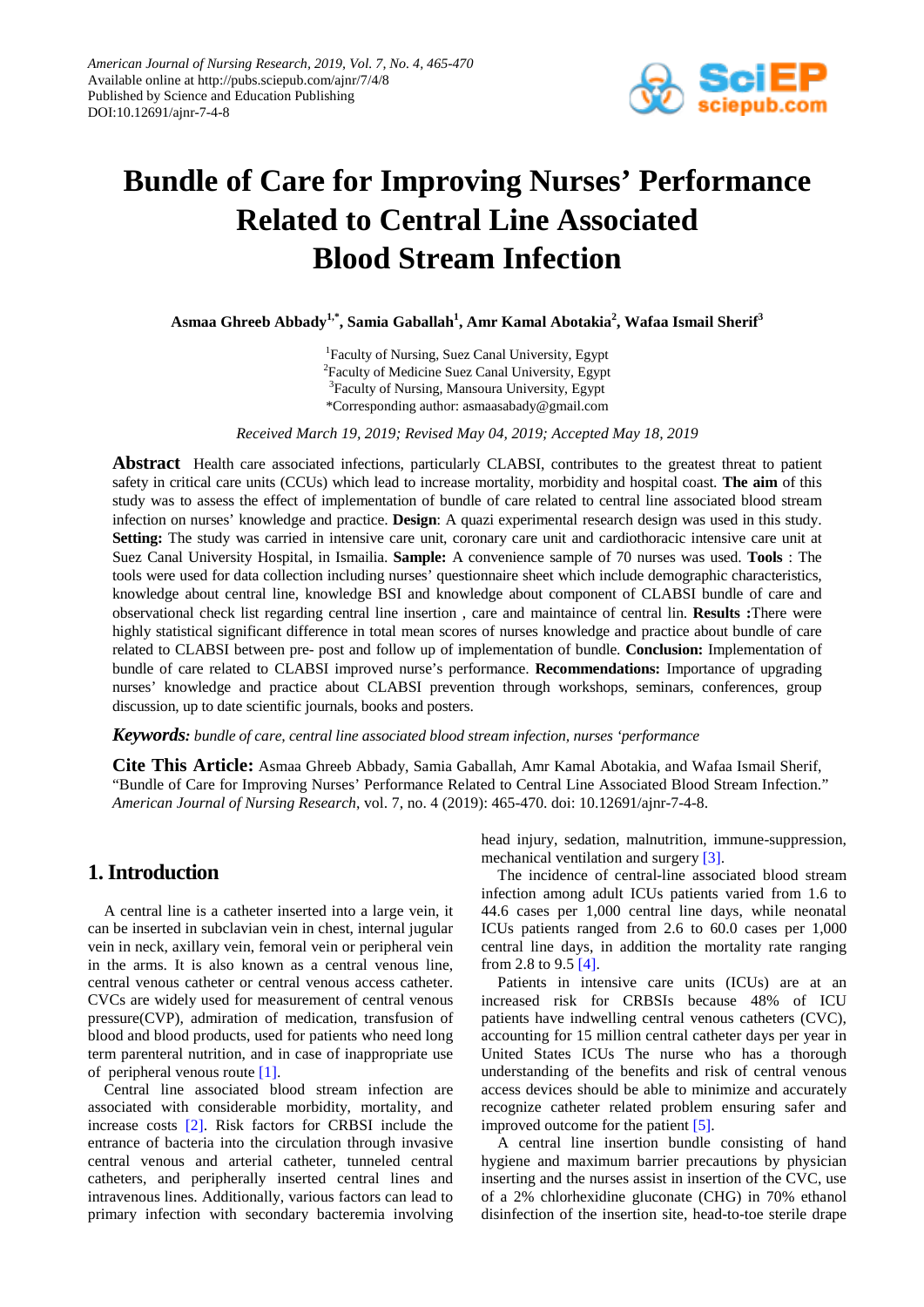of the patient during insertion, avoidance of insertion in femoral site and avoid replacement of central line routinely and regimen of changing the dressing covered catheter site [\[6\].](#page-5-5)

# **2. Aim of the Study**

Evaluate the effect of implementation of bundle of care related to central line associated blood stream infection on nurses' performance.

## **3. Subjects and Methods**

A quazi experimental study design was used. The study took place at intensive care unit, coronary care unit and cardiothoracic intensive care unit at Suez Canal University Hospital, in Ismailia, Egypt. The study population was all registered available nurses working in (ICU, CCU and Cardiothoracic Surgery Intensive Care Unit at Suez Canal University Hospital in Ismailia) their number were 70 nurses. Two tools were used for data collection: The first was: Self-Administrated Questionnaire, it contained four main parts which include the following parts: Part I: Nurses Demographic Data: It concerned with demographic data of studied nurses (e.g. age, sex qualification) and it includes 8 questions. Part II: Nurses' Knowledge regarding Central Line: It used to assess nurses' knowledge regarding central line, which was adapted from [\[7,8\]](#page-5-6) and it include 13 questions for example (site of catheter insertion, indications of central.). Part III: Nurses' Knowledge regarding blood stream infection (BSI): It was adapted from guidelines for the prevention of intravascular catheter- related infections [\[9\].](#page-5-7) It included 15 questions for example (source of infection, causes of hospital acquired infection). Part IV: Nurses' knowledge regarding to component CLABSI Bundle of Care: It used to assess the nurses' knowledge regarding component of bundle of care related to CLABSI adapted from [\[10\]](#page-5-8) and it include 49 questions.

Second tool : An Observational Checklist: It composed of 11procedures covering the following areas: hand washing (13 items), surgical hand washing (23 items), putting on face mask (5items ), putting on sterile gown (10 items), putting on sterile gloves (16 items) nurse role before insertion central line (9 items), nurse role during insertion central line (6items), nurse role in handle and maintain central lines (5items), nurse role after insertion central line (6items), procedures of central line care addressing change (17 items)and aspiration blood sample from central line(12items) [\[11\].](#page-5-9) Scoring system for knowledge was done by giving a score of one (1) for each correct answer and zero (0) for incorrect answer. Scoring for practice was done in such a way that the step was done giving one score and that not done step was scored zero. The level of knowledge was considered satisfactory when it was equal or exceed 60 % and was considered unsatisfactory when it was less than 60%. The level of practice was considered satisfactory when it was equal or exceed 75% and was considered unsatisfactory when it was less than 75%.

Ethical approval was obtained from the Research Ethics Committee, Faculty of Nursing, and Suez Canal University. Official letters were issued to hospital director and nursing director of Suez Canal University Hospital from Faculty of Nursing explain the aim of the study to obtain permission for collection of data

# **4. Field Work**

The researcher visited the units in morning, after-noon, and evening shift four days/ week. The aim of the study and tools of data collection are explained to nurses at the beginning of collection of data. Data of current study was collected through 6 months.

The researcher interviewed the nurses in critical care departments in room adjacent to the department distributed the questionnaire to the nurses and asked them to fulfil it, which consume about 10-15 minutes (pre – test).

Structurally planed CLABSI bundle of care was implemented in the form of sessions. The total numbers of session were seven sessions divided into four sessions for theoretical part and three sessions for practical part. The nurses were divided into ten groups. The teaching lectures hours scheduled in three days per week, which assigned in two hours per day started from 9 am to 11 am. The time was modified according to the nurses' free time.

The post-test and follow up for nurse's knowledge and practice was done by the same format of pre-test to determine the effect of implemented CLABSI bundle of care.

## **5. Result**

The finding of the present study showed that majority of studied nurses (81.42%) their age range between 25 to 30 years old. More than two third of studied nurses were females (64.3%) and one third were male, more than three quadrant of studied nurses (78.57%) their work hours daily were 12 hr. more than three quadrant of studied nurses (77.14%)reported that the attended infection control course while none of them attended courses regarding prevention of central line infection. More than half of studied sample (57%) have technical nursing institution and more than half of studied sample (56%) their years of experience 6-9 years. [\(Table 1,](#page-1-0) [Figure 1,](#page-2-0) [Figure 2\)](#page-2-1).

**Table 1. Distribution of demographic characteristics of the studied sample (n=70)**

<span id="page-1-0"></span>

| <b>Demographic characteristics</b>     | N                | $\frac{6}{9}$ |  |  |  |
|----------------------------------------|------------------|---------------|--|--|--|
| Age                                    |                  |               |  |  |  |
| $\leq$ 25                              | 10               | 14.28         |  |  |  |
| $25 - 30$                              | 57               | 81.42         |  |  |  |
| $>30$                                  | 3                | 4.28          |  |  |  |
| $Mean \pm SD$                          | $27.02 \pm 2.15$ |               |  |  |  |
| Gender                                 |                  |               |  |  |  |
| Male                                   | 25               | 35.7          |  |  |  |
| Female                                 | 45               | 64.3          |  |  |  |
| Work hour daily                        |                  |               |  |  |  |
| 6hr                                    | 10               | 14.28         |  |  |  |
| 12 <sub>hr</sub>                       | 55               | 78.57         |  |  |  |
| 8hr                                    | 5                | 7.14          |  |  |  |
| Attendance of infection control course |                  |               |  |  |  |
| Yes                                    | 54               | 77.14         |  |  |  |
| no                                     | 16               | 22.85         |  |  |  |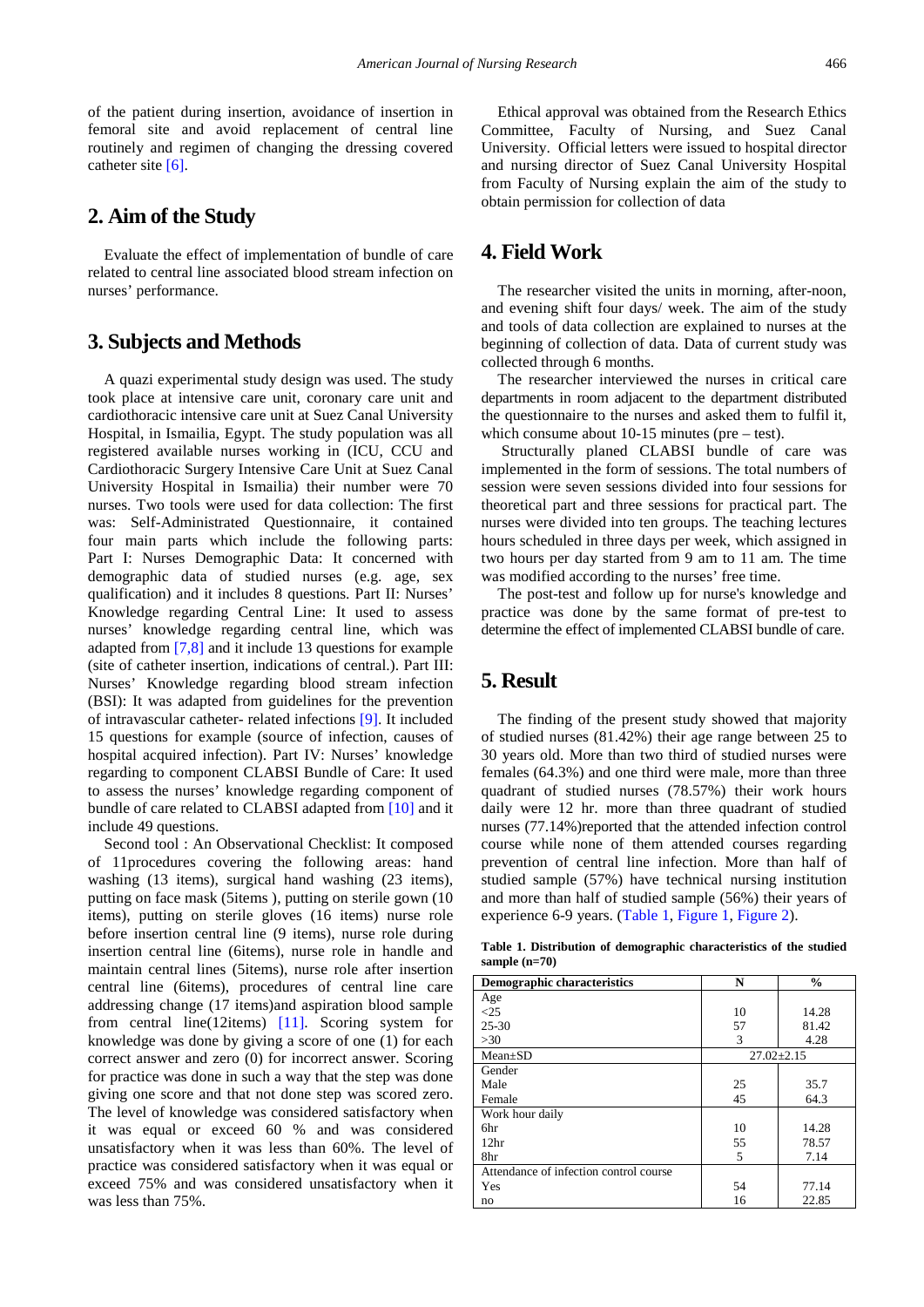<span id="page-2-0"></span>

Figure 1. Distribution of studied sample according to their level of education (n=70)

<span id="page-2-1"></span>

**Figure 2.** Distribution of studied sample according to their years of experience (n=70)

After implementation of CLABSI bundle of care there was highly statistical significant difference in nurse knowledge between pre-post and follow up of bundle implementation as  $(p<0.001)$ , [\(Table 2\)](#page-2-2).

After implementation of CLABSI bundle of care there was highly statistical significant difference in nurse practice between pre-post and follow up of bundle implementation as  $(p<0.001)$ , [\(Table 3\)](#page-2-3).

Consider between nurses' performance and their demographic characteristics there were only statistically significant relation was found between nurses' practice and their qualification as  $p$ - value <0.05 and there was only statistically significant relation was found between nurses' knowledge and their year of experience post and follow up of implementation of bundle as  $p$ - value <0.05, [\(Table 4,](#page-3-0) [Table 5\)](#page-3-1).

As regard correlation between nurse's practice and knowledge there was statistically significant correlation between knowledge and practice score pre-post and follow up of bundle implementation. [\(Table 6\)](#page-3-2).

**Table 2. Distribution of total mean score of nurses' knowledge about CLABSI bundle of care pre, post- and follow up of CLABSI bundle of care implementation**

<span id="page-2-2"></span>

| <b>Item</b>                        |           | Pre-test    |                                 | Post test          |                    | Follow –up | <b>ANOVA(F)</b> | D1        | D <sup>4</sup><br>. . |
|------------------------------------|-----------|-------------|---------------------------------|--------------------|--------------------|------------|-----------------|-----------|-----------------------|
| Knowledge about                    | Mean      | SD          | mean                            | SΕ                 | Mean               | <b>SL</b>  | 876             | $0.000**$ | $0.000**$             |
| bundle of care<br>LABSJ.<br>$\sim$ | 1.25<br>. | 53<br>----- | າາ<br>1 <sub>2</sub><br>ن 1 ، ب | $\sim$ $\sim$<br>. | $\Omega$<br>ر. ۔ ے | 4.705      |                 |           |                       |

Significant\* p-value≤0.05, highly significant \*\* p value <0.001

P1: between pre and post, p2: between pre and follow.

**Table 3. Distribution of total mean score of nurses' practice about CLABSI bundle of care in studied sample (n=70)**

<span id="page-2-3"></span>

| <b>Item</b>          |       | Pre-test  | Post test |           | <b>Follow</b><br>$-u$ p |           | $ANOA$ (F) | D1<br>. . | P <sub>2</sub> |
|----------------------|-------|-----------|-----------|-----------|-------------------------|-----------|------------|-----------|----------------|
| Practice about       | Mean  | <b>SD</b> | mean      | <b>SD</b> | Mean                    | <b>SD</b> | 833        | $0.00**$  | $0.00**$       |
| <b>CLABSI</b> bundle | 17.54 | 3.039     | 26.13     | 7.012     | 25.87                   | 7.244     |            |           |                |

Significant\* p-value≤0.05, highly significant \*\* p value <0.001

P1: between pre and post, p2: between pre and follow up.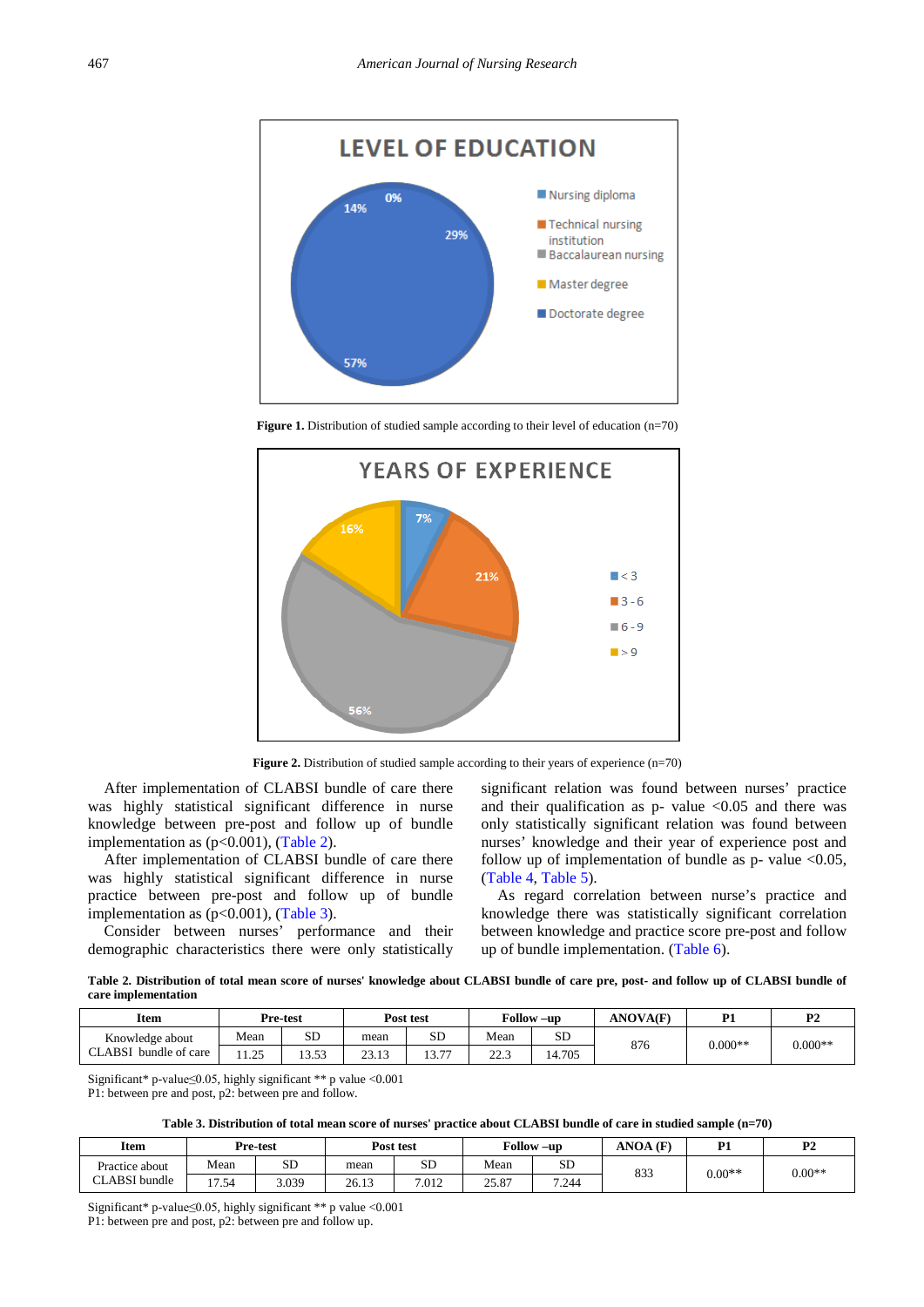<span id="page-3-0"></span>

|                                | Level of nurse practice |               |              |               |                  |               |           |                |           |  |  |
|--------------------------------|-------------------------|---------------|--------------|---------------|------------------|---------------|-----------|----------------|-----------|--|--|
| Demographic characteristics    | Pre-test                |               | Post-test    |               | <b>Follow-up</b> |               | <b>P1</b> | P <sub>2</sub> | <b>P3</b> |  |  |
|                                | $\mathbf N$             | $\frac{0}{0}$ | $\mathbf N$  | $\frac{0}{0}$ | $\mathbf N$      | $\frac{0}{0}$ |           |                |           |  |  |
| Age                            |                         |               |              |               |                  |               |           |                |           |  |  |
| $<$ 25 (n=10)                  | 3                       | 30%           | 9            | 90%           | 9                | 90%           | 0.651     | 0.223          | 0.890     |  |  |
| $25-30$ (n=57)                 | 12                      | 21%           | 38           | 66%           | 36               | 63%           |           |                |           |  |  |
| $>30$ (n=3)                    | $\Omega$                | 0%            | $\mathbf{1}$ | 33%           | 1                | 33%           |           |                |           |  |  |
| <b>Year of experience</b>      |                         |               |              |               |                  |               |           |                |           |  |  |
| $<$ 3 (n=3)                    | 1                       | 33%           | 3            | 100%          | 3                | 100%          |           |                |           |  |  |
| $3-6(n=15)$                    | 10                      | 66%           | 15           | 100%          | 14               | 93%           | 0.723     | 0.546          | 0.604     |  |  |
| $6-9(n=39)$                    | $\overline{4}$          | 10%           | 25           | 64%           | 24               | 61.5%         |           |                |           |  |  |
| $>9(n=11)$                     | $\Omega$                | 0%            | 5            | 45%           | 5                | 45%           |           |                |           |  |  |
| <b>Nursing qualification</b>   |                         |               |              |               |                  |               |           |                |           |  |  |
| Nursing diploma $(n=20)$       | $\overline{2}$          | 10%           | 6            | 30%           | 5                | 25%           |           |                |           |  |  |
| Technical institution $(n=40)$ | 10                      | 25%           | 33           | 82.5%         | 32               | 80%           | 0.000     | 0.000          | 0.000     |  |  |
| Baccalaurean nursing $(n=10)$  | 3                       | 30%           | 9            | 90%           | 9                | 90%           |           |                |           |  |  |
| Master degree (0)              |                         |               |              |               |                  |               |           |                |           |  |  |
| Doctorate degree $(0)$         |                         |               |              |               |                  |               |           |                |           |  |  |
| Gender                         |                         |               |              |               |                  |               |           |                |           |  |  |
| $Male(n=25)$                   | $\overline{4}$          | 24%           | 17           | 68%           | 17               | 68%           | 0.608     | 0.596          | 0.252     |  |  |
| Female $(n=45)$                | 11                      | 20%           | 31           | 68.8%         | 29               | 65%           |           |                |           |  |  |

**Table 4. Relation between nurses' practice and their demographic characteristics in studied sample (n=70)**

P1: between personal characteristics and level of practice pre implementation of bundle, p2: between personal characteristics and level of practice post implementation of bundle and p3 between personal characteristics and level of practice follow up of implementation.

| Table 5. Relation between nurses' level of knowledge and their demographic characteristics $(n=70)$ |  |  |  |
|-----------------------------------------------------------------------------------------------------|--|--|--|
|-----------------------------------------------------------------------------------------------------|--|--|--|

<span id="page-3-1"></span>

|                                | Level of nurse knowledge |               |                |               |                |                  |        |                |           |  |  |
|--------------------------------|--------------------------|---------------|----------------|---------------|----------------|------------------|--------|----------------|-----------|--|--|
| Demographic characteristics    | Pre-test                 |               |                | Post-test     |                | <b>Follow-up</b> | P1     | P <sub>2</sub> | <b>P3</b> |  |  |
|                                | $\mathbf N$              | $\frac{0}{0}$ | ${\bf N}$      | $\frac{0}{0}$ | $\mathbf N$    | $\frac{0}{0}$    |        |                |           |  |  |
| Age                            |                          |               |                |               |                |                  |        |                |           |  |  |
| $<$ 25 (n=10)                  | 1                        | 10%           | $\overline{4}$ | 40%           | $\overline{4}$ | 40%              |        |                |           |  |  |
| $25-30(n=57)$                  | $\overline{4}$           | 7.0%          | 56             | 98%           | 55             | 96%              | 0.260  | 0.056          | 0.128     |  |  |
| $>30$ (n=3)                    | $\mathbf{0}$             | 0%            | 3              | 100%          | 3              | 100%             |        |                |           |  |  |
| Year of experience             |                          |               |                |               |                |                  |        |                |           |  |  |
| $<$ 3 (n=3)                    | $\overline{0}$           | 0%            | 1              | 33%           | 1              | 33%              |        |                |           |  |  |
| $3-6(n=15)$                    | 1                        | 6%            | 12             | 80%           | 11             | 73%              | 0.2049 | 0.004          | 0.001     |  |  |
| $6-9(n=39)$                    | $\overline{2}$           | 5%            | 39             | 100%          | 39             | 100%             |        |                |           |  |  |
| $>9(n=11)$                     | $\mathfrak{2}$           | 18.2%         | 11             | 100%          | 11             | 100%             |        |                |           |  |  |
| <b>Nursing qualification</b>   |                          |               |                |               |                |                  |        |                |           |  |  |
| Nursing diploma $(n=20)$       | $\overline{2}$           | 10%           | 20             | 100%          | 20             | 100%             |        |                |           |  |  |
| Technical institution $(n=40)$ | 3                        | 7.5%          | 36             | 90%           | 35             | 87.5%            | 0.0667 | 0.617          | 0.059     |  |  |
| Baccalaurean nursing $(n=10)$  | $\Omega$                 | 0%            | $\overline{7}$ | 70%           | 7              | 70%              |        |                |           |  |  |
| Master degree $(0)$            |                          |               |                |               |                |                  |        |                |           |  |  |
| Doctorate degree (0)           |                          |               |                |               |                |                  |        |                |           |  |  |
| Gender                         |                          |               |                |               |                |                  |        |                |           |  |  |
| $Male(n=25)$                   | $\mathbf{2}$             | 8%            | 22             | 88%           | 21             | 84%              | 0.544  | 0.413          | 0.2459    |  |  |
| Female $(n=45)$                | 3                        | 6.7%          | 41             | 91%           | 41             | 91%              |        |                |           |  |  |

#### **Table 6. Correlation between knowledge and practice score pre-post and follow up CLABSI bundle of care implementation (n=70)**

<span id="page-3-2"></span>

| Variable                     | Time of assessment |          | Total practice score |             |           |  |  |
|------------------------------|--------------------|----------|----------------------|-------------|-----------|--|--|
|                              |                    |          | Pre bundle           | Post bundle | Follow up |  |  |
| <b>Total knowledge score</b> | <b>Pre bundle</b>  | $r-$     | 0.582                | 0.607       | 0.149     |  |  |
|                              |                    | p- value | 0.000                | 0.000       | 0.219     |  |  |
|                              | Post bundle        | r-       | 0.510                | 0.601       | 0.153     |  |  |
|                              |                    | p- value | 0.000                | 0.000       | 0.345     |  |  |
|                              | <b>Follow</b> up   | r-       | 0.520                | 0.603       | 0.126     |  |  |
|                              |                    | p- value | 0.000                | 0.000       | 0.349     |  |  |

P1: between personal characteristics and level of knowledge pre implementation of bundle, p2: between personal characteristics and level of knowledge post implementation of bundle and p3 between personal characteristics and level of knowledge follow up of implementation.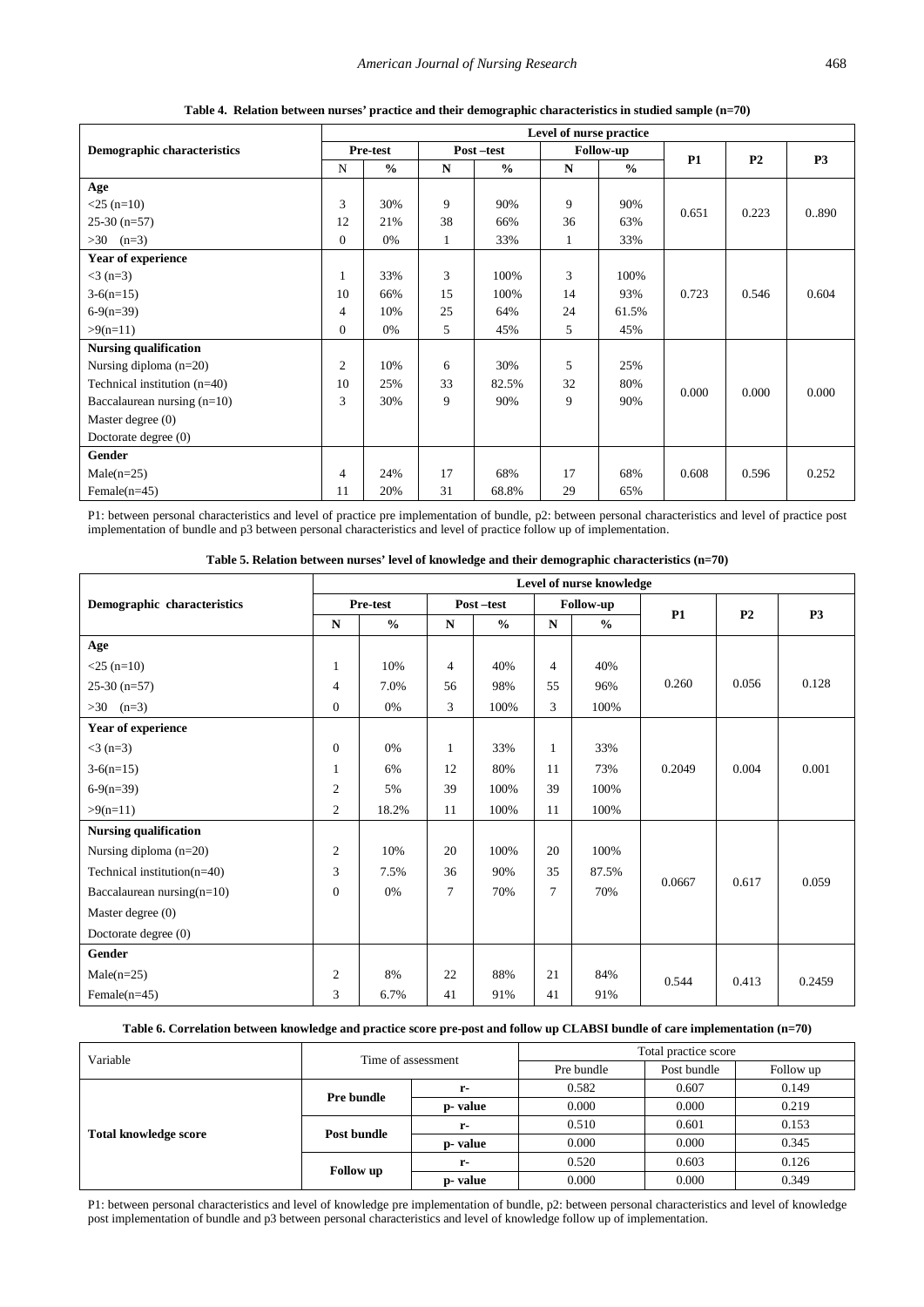#### **6. Discussion**

The current study aimed to evaluate the effect of implementation of bundle of care related to central line associated blood stream infection on nurses' performance.

#### **Nurses' knowledge about CLABSI bundle post intervention:**

The finding of current study showed that there was statistically improvement in nurse knowledge about CLABSI bundle of care after implementation of CLABSI bundle of care with highly statistical significant difference between pre-post and follow up of implementation of bundle. In my point of view this reflect positive effect of implementation of bundle and CCNs were enthusiastic to learn more about how prevent infection related central line.

The finding of present study in agreement with [\[12\],](#page-5-10) in India in study about **"**Effectiveness of central line bundle care upon the knowledge and compliance staff nurses in the ICU**"**, who reported that the majority of CCNs had an inadequate level of knowledge regarding CVC care pre intervention and after the intervention more than two third of nurses had an adequate level of knowledge.

Also agreed with [\[4\]](#page-5-3) in Saudi Arabia in study about **"**The effect of a designed teaching module regarding prevention of central-line associated blood stream infection on ICU nurses' knowledge and practice**"**, who reported that there was considerable difference in the nurses' knowledge before and after the designed teaching module.

In this respect the finding was in conformity with [\[13\]](#page-5-11) in Alexandria, Egypt in study about **"**Effect of implementing standard guidelines on prevention of central venous catheter related infection among critically ill patient**"**, who reported that there was a significant improvement in percentages of CCNs knowledge of guidelines of prevention of CLABSI after implementation of guidelines.

In addition, the finding of present study was on the same line with [\[14\]](#page-5-12) in Benha, Egypt in a study about **"**Effect of education program on nurses' knowledge and practice regarding care of central venous line in pediatric hemodialysis: evidence-based practice guidelines**"**, who concluded that most of the nurses in the pediatric HD unit did not have any knowledge about EBP guidelines. There was a highly statistically significant improvement in total knowledge level of nurses immediately after and after 6 months of implementation of teaching guidelines.

This finding was also in conformity with [\[15\]](#page-5-13) in India in a study about**"** Impact of structured education on knowledge and practice regarding venous access device care among nurses**,"** who stated that the structured education was effective in increasing the knowledge scores of subjects regarding venous access device care.

#### **Nurses' practice about CLABSI bundle post intervention:**

The result of current study showed that there were statistically improvement in nurse practice after implementation of CLABSI bundle of care with highly statistical significant difference in nurses' practice at post and follow up of CLABSI bundle of care phases compared to pre bundle implementation. This reflect positive effect of implementation of CLABSI bundle of care and CCNs were enthusiastic to learn more about how prevent infection related central line.

Agreed with [\[14\]](#page-5-12) in Benha, Egypt in study about "Effect of education program on nurses' knowledge and practice regarding care of central venous line in pediatric hemodialysis: evidence-based practice guidelines", who reported that here was a highly statistically significant improvement in nurses' practice after implementation of program.

Also Agreed with [\[12\]](#page-5-10) in India in study about "Effectiveness of central line bundle care upon the knowledge and compliance staff nurses in the ICU ", who reported that the overall pretest practice of nurses regarding the insertion and maintenance of CVC catheter was poor compared to the post-test and showed a significant difference.

Also the results of present study was in harmony with [\[15\]](#page-5-13) in India in study about "Impact of structured education on knowledge and practice regarding venous access device care among nurses," who concluded that mean score of nurses practice was increased in the posttest after structured education and showed a significant improvement.

#### **Relation between nurses' demographic characteristics and their level of knowledge and practice:**

The present study showed that there was a significant relation between year of experience and nurses' level of knowledge, the finding of the present study was in conformity with [\[16\]](#page-5-14) in china in a study about "Knowledge of Guidelines for the prevention of intravascular catheter-related infections (2011)", A survey of intensive care unit nursing staffs in China", who concluded that ICU nurses' knowledge of evidence based CRBSI prevention guidelines varied significantly with years of experience.

The present study showed that there was a significant relation between (qualification) level of education and nurses' level of practice , the finding of present study was in agreement with  $[17]$  in Italy in a study about " Knowledge, attitudes, and practice on The prevention of central line-associated Blood stream infections among nurses in Oncological care: Across-sectional study in an Area of southern Italy", who reported That nurses with a graduate degree perform an appropriate behavior about skin antiseptic and aseptic technique for dressing the catheter insertion site.

The present study showed that there was a significant relation between (qualification) level of education and nurses' level of practice , the finding of present study was in agreement with [\[17\]](#page-5-15) in Italy in a study about " Knowledge, attitudes, and practice on The prevention of central line-associated Blood stream infections among nurses in Oncological care: Across-sectional study in an Area of southern Italy", who reported That nurses with a graduate degree perform an appropriate behavior about skin antiseptic and aseptic technique for dressing the catheter insertion site.

The present study showed that there was no significant relation between age, sex, and qualification of the CCNs with their level of knowledge. The finding o present study was in harmony with [\[12\]](#page-5-10) in India in study about "Effectiveness of central line bundle care upon the knowledge and compliance staff nurses in the ICU**"**, who stated that no association between demographic variables and the knowledge level of nurses and also the finding in